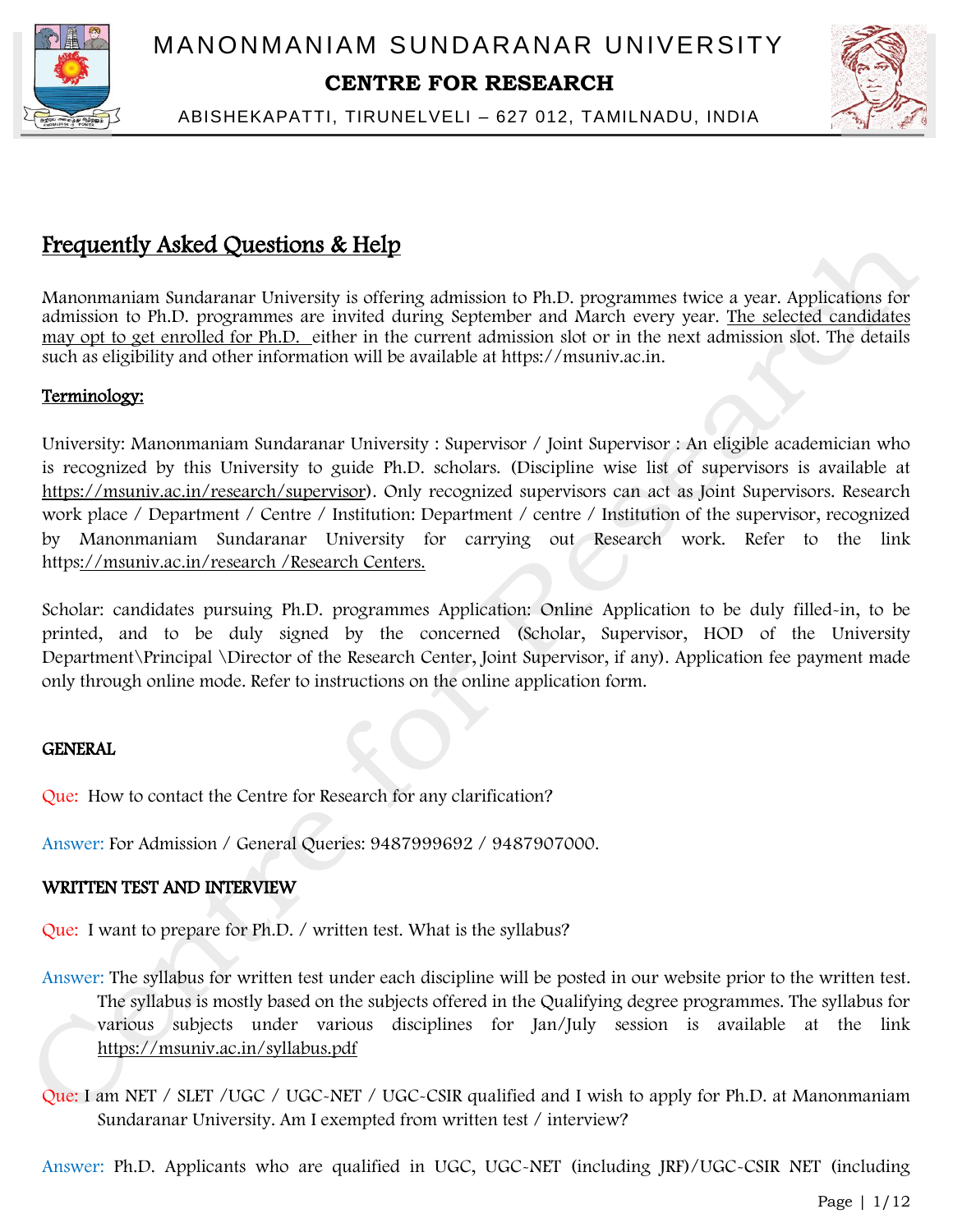



# JRF)/SLET/ teacher fellowship holders are exempted from written test and interview.

Que: What is the cutoff mark for selection for Ph.D. admission?

# Answer:

 A minimum cumulative mark of 55% is fixed for selection based on the performance in the qualifying entrance exam and Interview and the successful candidates shall be short listed.

Que: I would like to apply for PhD. I would like to know, whether I can select subject code for Written Test on my own interest?

# Answer:

 The award of Ph.D shall be in the discipline to which the PG qualifying degree belongs i.e., if the discipline of the P.G. degree is say (Information Technology), the award of Ph.D. shall be in the same discipline.

# Recognition Certificate

Que: I did my M.E./M.Tech./M.Sc. in other University. Am I eligible for Ph.D. in Manonmaniam Sundaranar University?

# Answer:

 Qualifying degree (PG degree for Ph.D. applicants) obtained under State established Universities, Central Universities, IITs, NITs, IISC, IISE&R and IIMs are considered as equivalent in relevant branch of Manonmaniam Sundaranar University and they need to apply for recognition certificate from the Controller of Examinations office, MSU.

Results and the application will not be processed, if recognition certificate is not received by this office.

# ENTRANCE TEST AND INTERVIEW RESULT WITHHELD

Que: Why my Entrance Test and Interview result is showing "WITHHELD" status?

#### Answer:

 Entrance Test and Interview results are generally WITHHELD for want of documents like recognition certificate / Final year mark sheets / relieving order from employers (for FULL-TIME scholars), and any other relevant document pertaining to the eligibility.

# CATEGORY IN PART-TIME Ph.D. PROGRAMME

Que: I am working in a Private Company/Private University/Other University/Government Organization/ Schools/Colleges. I would like to apply for Part-Time Ph.D. in Manonmaniam Sundaranar University. Whether I am eligible to apply?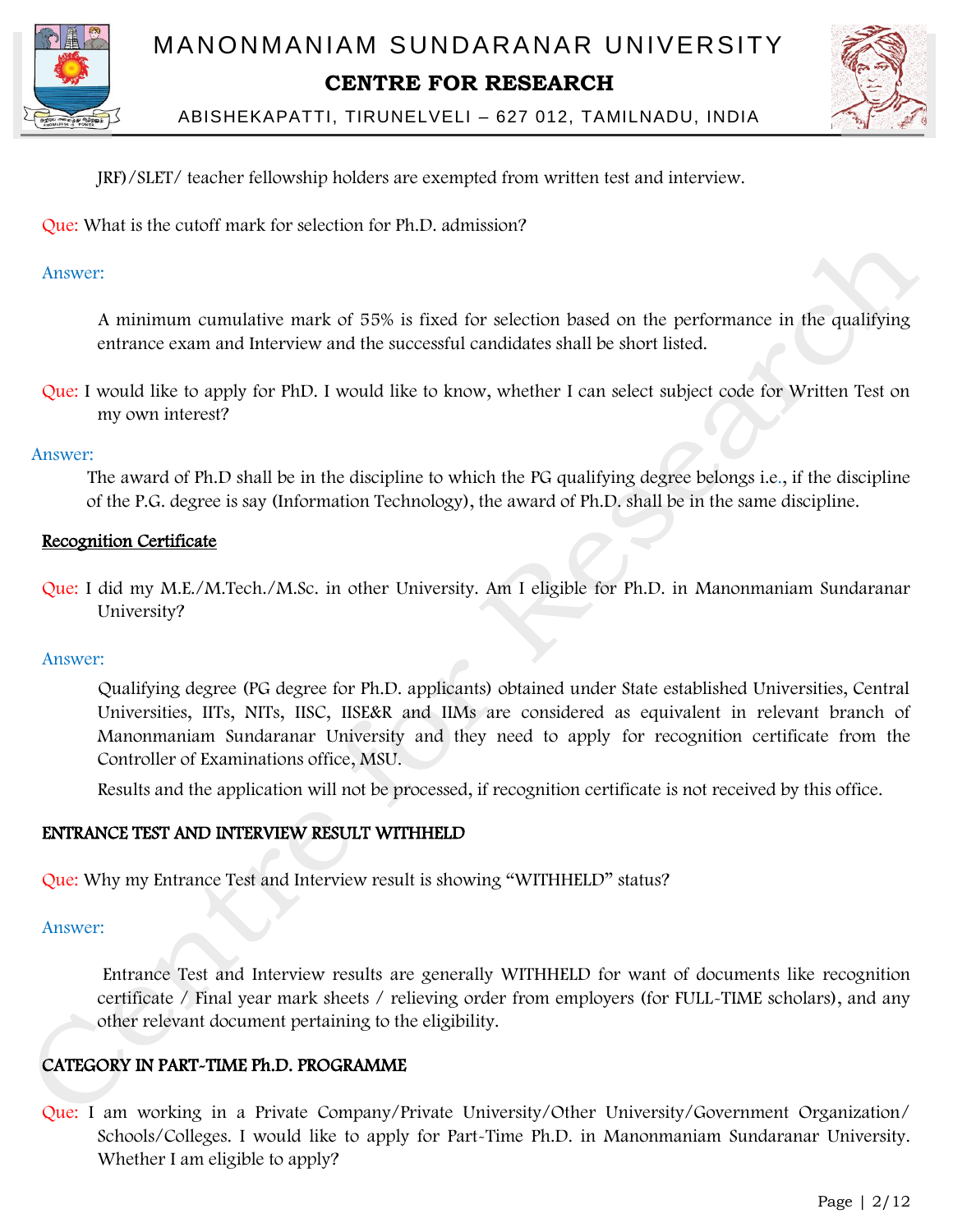



ABISHEKAPATTI, TIRUNELVELI – 627 012, TAMILNADU, INDIA

## Answer: Yes

# Que:

I am from other state working for a software firm / industry / private organization. Am I eligible for PART-TIME Ph.D.?

# Answer:

 No. see Research Guidelines(Category A – Part-time 'Internal' & Category B – Part-time External) Regular faculty members of University Departments, University Campuses, University Affiliated Colleges, Govt./Govt. Aided Colleges, and the regular employees working in the recognized R&D Centers and other organizations within Tamil Nadu and Pondicherry are only eligible for Part-Time Ph.D. programme.

Que: Whether Hostel accommodation is available?

# Answer:

Hostel accommodation is available.

# CONSENT OF THE SUPERVISOR

Que: I would like to apply for Full-Time Ph.D. Programme. Is it necessary to fix the Supervisor and get his/her consent?

#### Answer:

For both Full-Time and Part-Time Ph.D. programmes, consent of supervisor is mandatory.

List of the recognized Supervisor with their official address is given in our website under Supervisor at the link 'https://msuniv.ac.in/research/supervisor'. Consent of the recognized supervisor working in a recognized Department of this University is mandatory to consider Ph.D. application. Candidates may contact the proposed Supervisor for obtaining their consent. Concerned supervisor has to sign on the printed application form; otherwise Ph.D. application will be rejected.

Recognized supervisors working in a non-recognized research departments of affiliated colleges of Manomaniam Sundaranar University / working in a recognized R&D centres shall function only as Joint Supervisor.

Que: My supervisor has got maximum permissible number of candidates doing Ph.D. Is it Possible to register under him/her in this session?

#### Answer:

As per Ph.D. / regulations, there is a limit on the maximum number of scholars [Ph.D./put together] a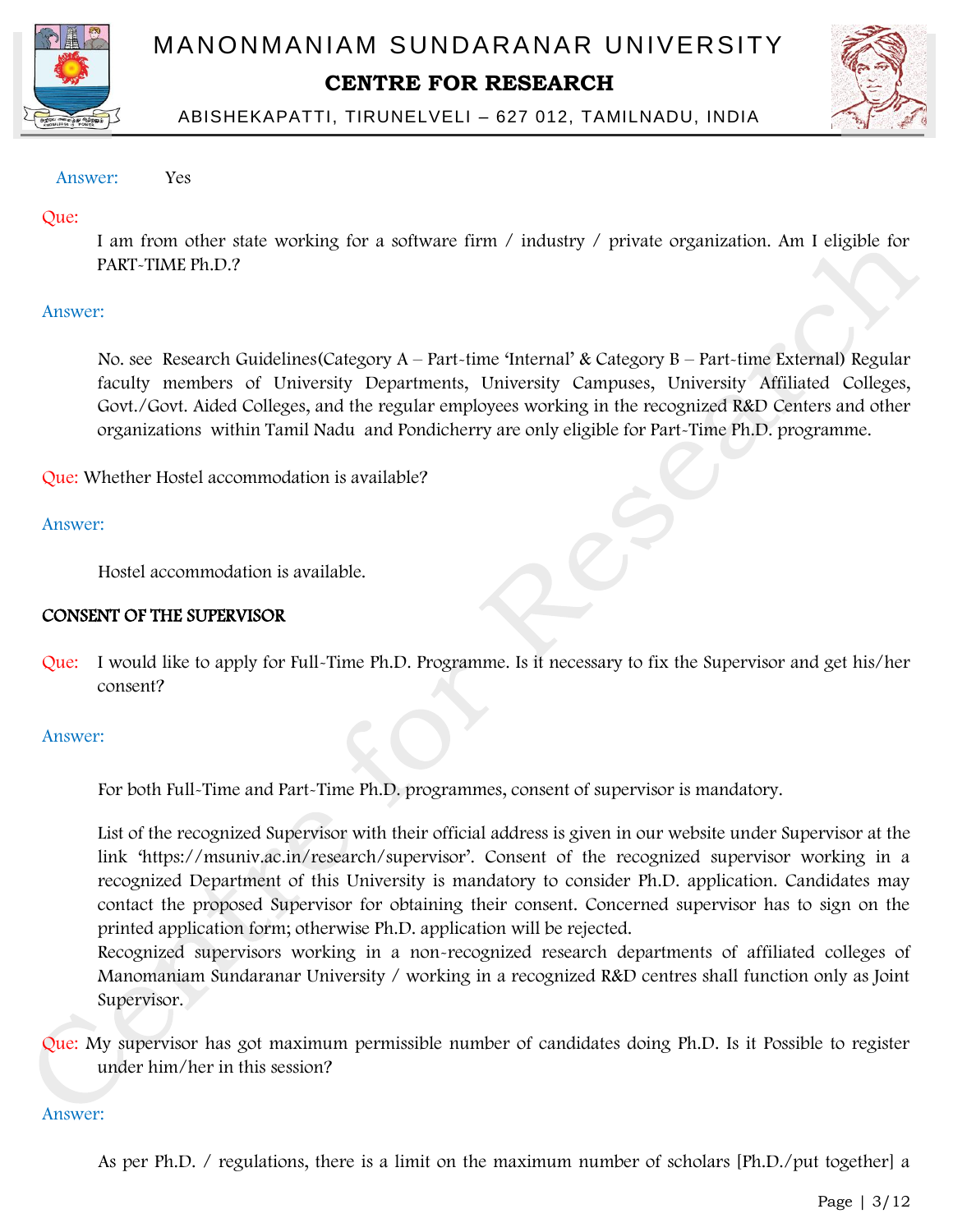



supervisor can guide as Supervisor or Joint Supervisor. (Refer to the regulations clause 2.2.)

Que: How to choose a supervisor?

## Answer:

 Candidates wishing to apply for Ph.D. should first choose a supervisor in the field of interest, (from the list of supervisors under various discipline given on the website), get consent from supervisor (In the online application process, supervisor has the discretion to approve a candidate, and only after approval, the candidate will be able to complete the online application process. The application shall be accepted only if it is duly signed by the chosen supervisor). Generally the discipline of the supervisor is the same as that of the scholar / applicant. You may choose a supervisor from other 'disciplines under valid reasons will be Inter-disciplinary.

# CHANGE OF CATEGORY

Que: Now I am applying for Full-Time Ph.D. programme, will I be able to shift to Part-Time category later, if needed?

#### Answer:

 Full-Time scholars who have got a job is permanent / temporary are permitted to change their category from Full-Time to Part-Time with the recommendation of the Doctoral Committee. However, change of category is permissible only once in a tenure subject to fulfilling norms and payment of necessary fee.

#### FINAL SEMESTER STUDENTS

Que: I am a final year PG student. Whether I am eligible to apply for Ph.D. in this session?

#### Answer:

Final semester students of P.G programme can also apply for Entrance Examination. However, they will be registered on submission of their final semester mark sheet issued by the Controller of Examinations.

Que: I had completed my M.Sc. programme earlier. I haven't got the provisional certificate or degree certificate. Can I register without provisional certificate or degree certificate?

#### Answer:

 You can apply for Ph.D. with all semester mark sheets. As soon as you get your provisional certificate, you can send it referring to the application number. However you should submit the same before the date of counseling .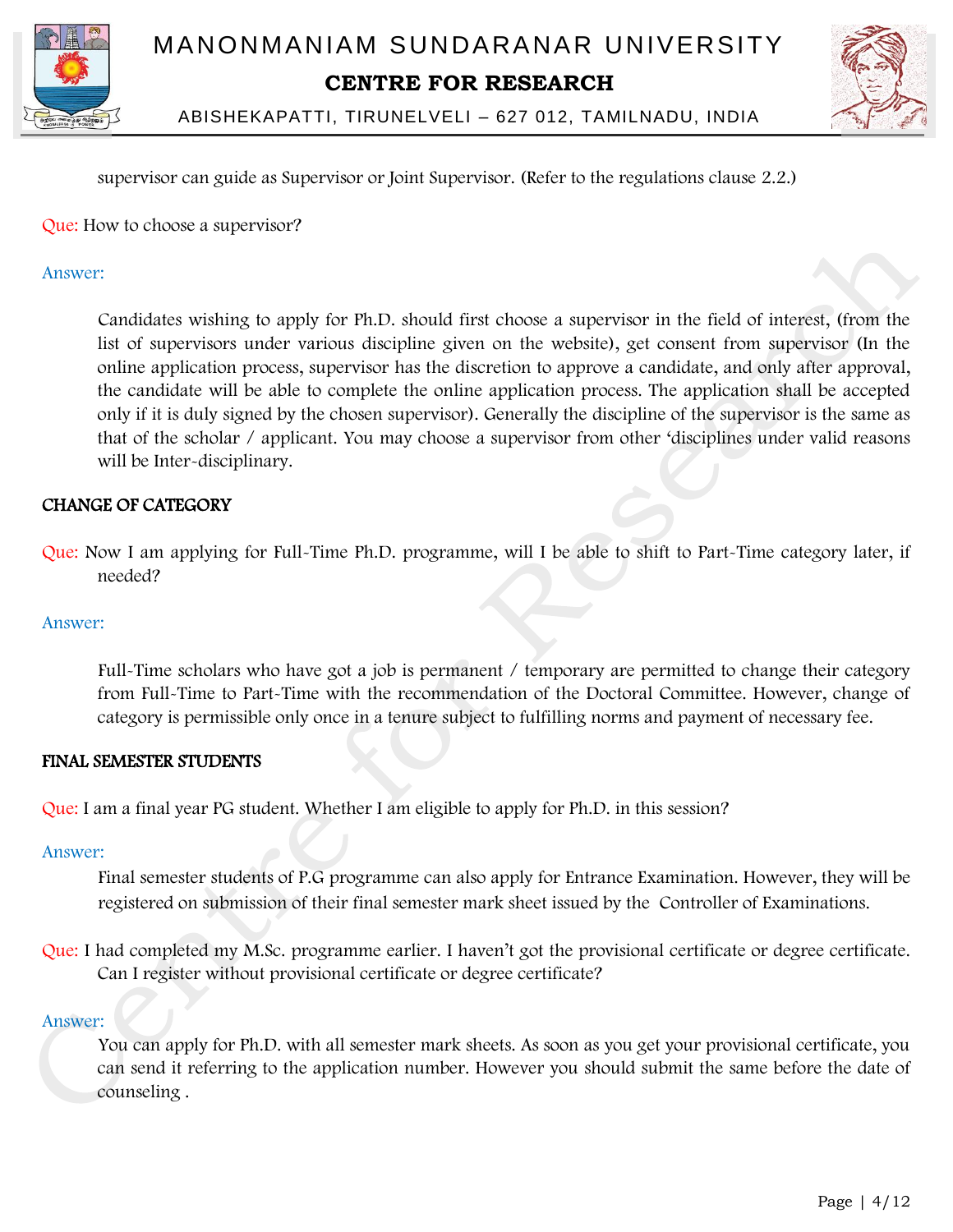



ABISHEKAPATTI, TIRUNELVELI – 627 012, TAMILNADU, INDIA

# CHANGE OF DISCIPLINE

Que: What is the procedure for change of discipline as I am working in interdisciplinary research?

#### Answer:

 The discipline for the award of Ph.D. degree shall normally be based on the PG qualification of the scholar. If the scholar wants to change the discipline based on the research topic, he/she shall make a request at the time of submission of Synopsis with the recommendation of the DC. The file of the scholar along with the Synopsis and publications will be referred to the subject expert committee. If the committee approve, the discipline change will be intimated to the Scholar / Supervisor for further action.

# CHANGE OF CATEGORY/WORK PLACE

Que: I am a Full-time research scholar, now I have joined as a faculty member in an affiliated college of Manonmaniam Sundaranar University. Whether I can continue my Ph.D. in Part-time category? (OR) I am a Full-time research scholar. Currently, I have joined in a private university. Whether I can continue my Ph.D.?

#### Answer:

 Full-Time scholars who have got a job in Manonmaniam Sundaranar University and its affiliated Colleges are permitted to change their category from Full-Time to Part-Time, with the recommendation of the Doctoral Committee.

However, change of category is permissible only once in a tenure subject to fulfilling norms and payment of necessary fee. Scholar has to update the change of work place immediately and request for the conversion of category to this office with the following documents:

- i. Attested photocopy of the Appointment order with pay details & selection committee minutes of the college/Institution joined recently.
- ii. Joining Report duly signed by the concerned Principal.
- iii. NOC to do Ph.D and Service Certificate as on Date.
- iv. DD for Rs.1000/-in the name of Registrar, Manonmaniam Sundaranar University.

Que: At the time of Ph.D. Registration, I was working in an affiliated College of Manonmaniam Sundaranar University, now I have migrated to another affiliated College of Manonmaniam Sundaranar University. Whether I can continue my Ph.D. in Part-time category?

#### Answer:

 When a Scholar migrates to another affiliated College of Manonmaniam Sundaranar University, he/she has to inform the change of work place immediately to this office with the following documents: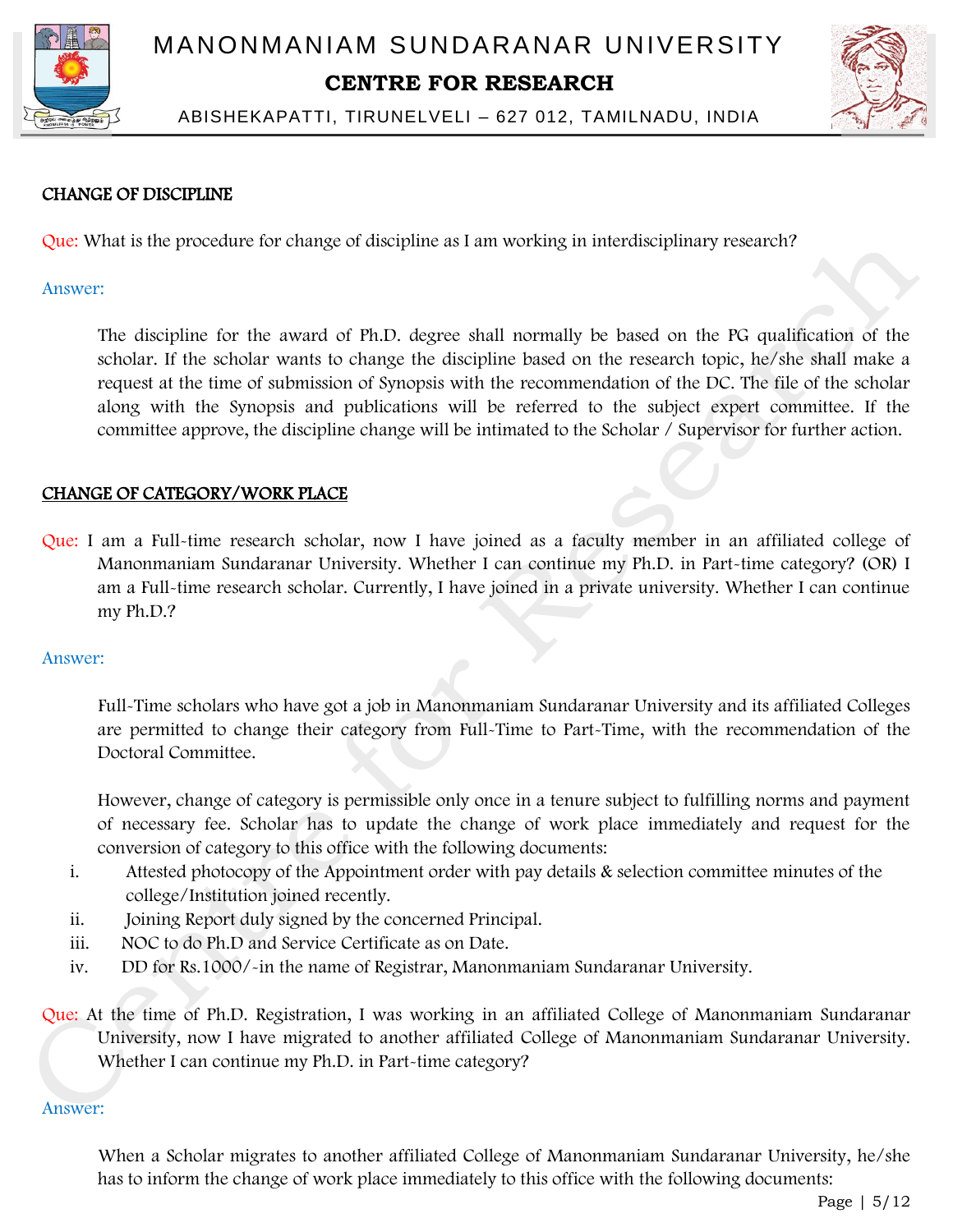

- i. Relieving order from the previous college
- ii. Attested photocopy of the Appointment order of the college joined recently with Pay Details and Selection Committee minutes.
- iii. Joining Report duly signed by the concerned Principal
- iv. NOC from the college recently joined to do Part-time Ph.D. programme and Service Certificate as on date.

The change of category shall be approved by the Vice-Chancellor only once in the tenure, subject to submission of necessary documents along with the recommendation of the Doctoral Committee.

Que: At the time of Ph.D. Registration, I was working in an affiliated College of Manonmaniam Sundaranar University, now I would like to continue my Ph.D. in Full-time category. What is the procedure?

# Answer:

Following documents are to be submitted:

- i. Relieving order from the college
- ii. DD for Rs.1000/-in the name of The Registrar, Manonmaniam Sundaranar University.

The change of category shall be approved by the Vice-Chancellor only once in the tenure, subject to submission of necessary documents along with the recommendation of the Doctoral Committee.

# CHANGE OF SUPERVISOR

Que: What is the procedure to be adopted for change of supervisor?

- Answer: Change of Supervisor for a research scholar shall be possible on valid reasons with the consent of both the present and proposed Supervisors. The following documents shall be sent to the Director (Research) for change of supervisor,
- i. No objection letter from the present supervisor to relieve the scholar
- ii. Willingness letter from the proposed supervisor (recognized supervisor of Manonmaniam Sundaranar University, Tirunelveli working in University Department/affiliated colleges of this University)
- iii. List of scholars currently pursuing research under the proposed supervisor

Under extraordinary circumstances and deemed fit reasons, if the proposed supervisor wants change of DC members, a fresh DC panel in the prescribed format shall be enclosed. Otherwise the existing Doctoral committee shall be continued.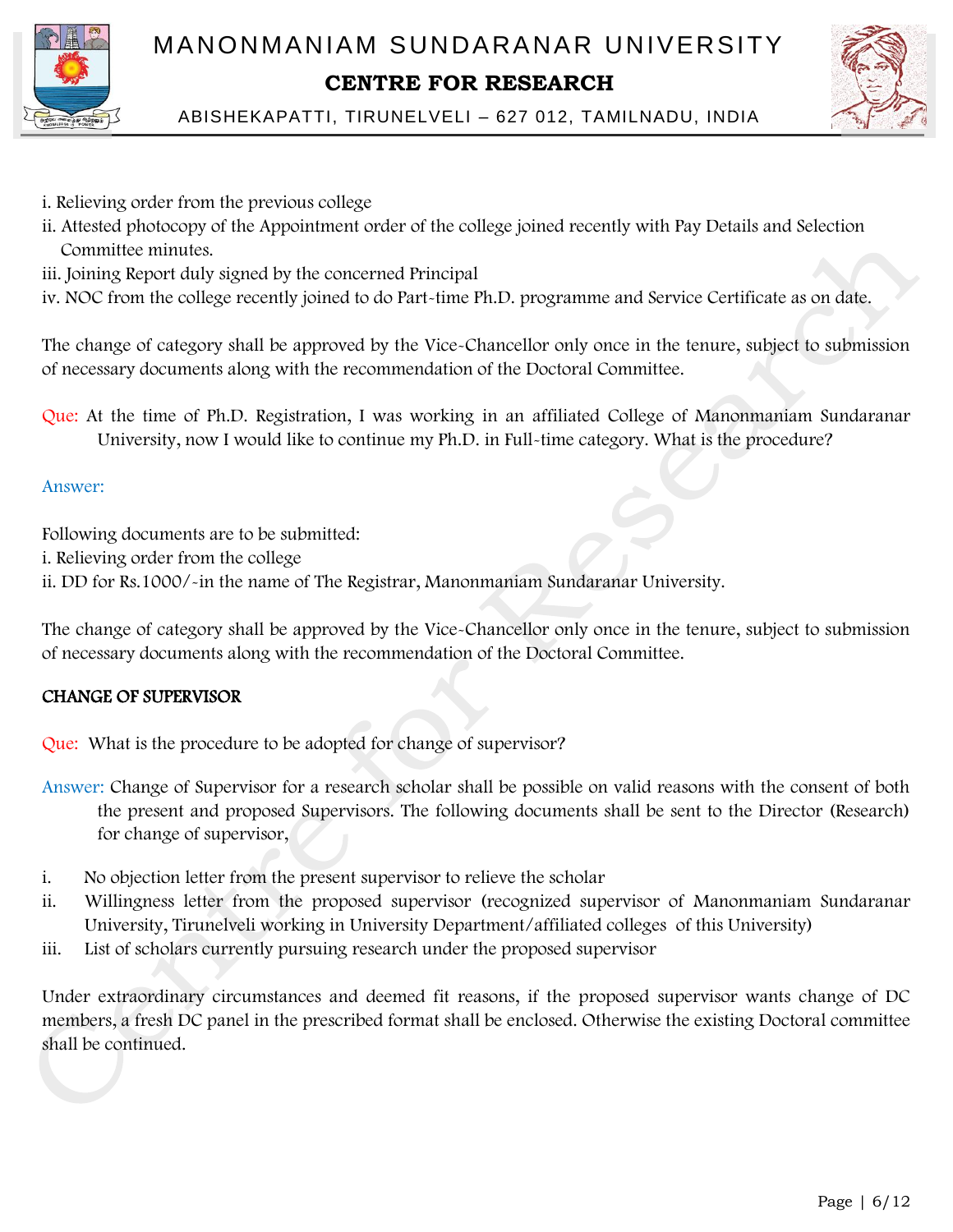



ABISHEKAPATTI, TIRUNELVELI – 627 012, TAMILNADU, INDIA

# CHANGE OF DC MEMBER

Que: How to change the DC member, in case of any difficulty for him/her to attend DC?

#### Answer:

 If a DC member of a scholar expresses some difficulty to continue as a member, a mail or disinclination letter obtained from him/her shall be forwarded to this office for change of DC member. With the approval of the Director, Centre for Research, an alternate member shall be nominated from the existing DC panel (new panel need not be submitted).

# **FEES**

Que: I am planning to register for Ph.D. What is the admissible fee?

#### Answer:

| S.No           | <b>Item</b>                                                                                            | <b>Within India</b>                       |
|----------------|--------------------------------------------------------------------------------------------------------|-------------------------------------------|
|                |                                                                                                        | In Rs                                     |
| 1              | Qualifying Examination for Ph.D.<br>Programme                                                          | 1000                                      |
| $\overline{2}$ | <b>Registration Fee</b>                                                                                | 1,500                                     |
| 3              | <b>Full Time</b>                                                                                       | (University Fee + Library) + Research     |
|                |                                                                                                        | Center fee                                |
|                | Research Fee per year for Arts                                                                         | $(8,000+1,000)+(2,400)$                   |
|                | Research Fee per year For Science                                                                      | $(11,000 + 1,000) + (3,300)$              |
| $\overline{4}$ | Part-Time                                                                                              | (University Fee $+$ Library) $+$ Research |
|                |                                                                                                        | Center fee                                |
|                | Research Fee per year for Arts                                                                         | $(10,000+1,000)+(3,000)$                  |
|                | Research Fee per year For Science                                                                      | $(13,000 + 1,000) + (3,900)$              |
|                |                                                                                                        |                                           |
|                | If the scholar select University                                                                       |                                           |
|                | department as the Research Center,                                                                     |                                           |
|                | then the Research Center fee should                                                                    |                                           |
|                | be paid along with the Research Fee.                                                                   |                                           |
| 5              | Research Fee for Physically<br>Challenged Candidates up to the<br>minimum period and Viva-Voce<br>Fee* | -Nil-                                     |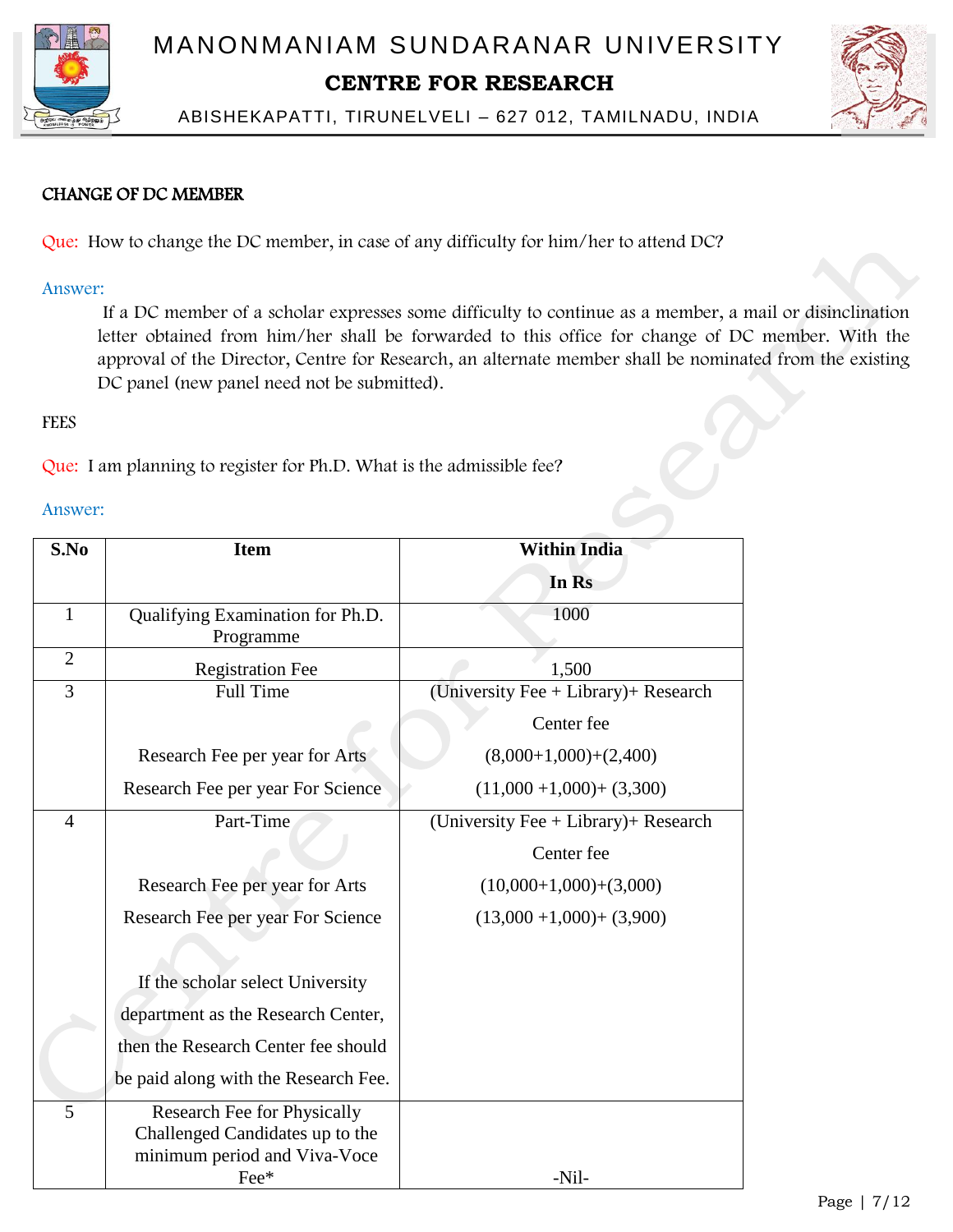



ABISHEKAPATTI, TIRUNELVELI – 627 012, TAMILNADU, INDIA

| 6              | Fine for default payment of<br>research fee (for each default                                  |                                             |  |
|----------------|------------------------------------------------------------------------------------------------|---------------------------------------------|--|
|                | payment)                                                                                       | 500                                         |  |
| $\overline{7}$ |                                                                                                | As prescribed by Research Board at the      |  |
|                | <b>Extension Fee</b>                                                                           | time of recommending extension              |  |
| 8              | Postage                                                                                        | 2,000 or the actual whichever is the higher |  |
| 9              | Part-I (course work) Examination<br>fee                                                        | 1000 per paper                              |  |
| 10             | Change of address and other<br>official Communications required<br>by Candidates               | 100                                         |  |
| 11             | <b>Guideship Application Processing</b><br>Fee                                                 | 2000                                        |  |
| 12             | <b>Change Of Supervisor/Research</b>                                                           | 1000                                        |  |
|                | Center                                                                                         |                                             |  |
| 13             | Conversion from Full Time to Part                                                              | 1000                                        |  |
|                | time(Vice-versa)                                                                               |                                             |  |
| 14             | <b>Pre PhD Presentation</b>                                                                    | 1,000                                       |  |
| 15             | <b>Cancellation of PhD Registration</b>                                                        | Nil                                         |  |
| 16             | Issuing of duplicate Certificates                                                              | 500                                         |  |
| 17             | <b>Fees for Doctoral Committee</b><br>Meeting                                                  | 5000 for each meeting                       |  |
| 18             | Fee for Viva – Voce Examination<br>For Full Time, Part Time Internal /<br>External candidates. | 10,000                                      |  |
| 19             | <b>UGC</b> Compliance<br>Certificate(ordinary)<br><b>Takkal Scheme</b>                         | 2000<br>5000                                |  |
| 20             | <b>Thesis Submission Fee</b>                                                                   | 10,000                                      |  |
|                |                                                                                                |                                             |  |

\*Fee exemption upto minimum period and Viva voce fee for disabled candidates.

# COURSE WORKS/SPECIAL ELECTIVE

Que: how many numbers of Course Works I have to do?

The Doctoral Committee of a scholar shall meet within three weeks from the date of communication of

his/her provisional registration to prescribe the course works.

Candidates with PG qualification should earn 16 credits as per UGC Regulations in the following option:

4 Course works of 4 credits each

OR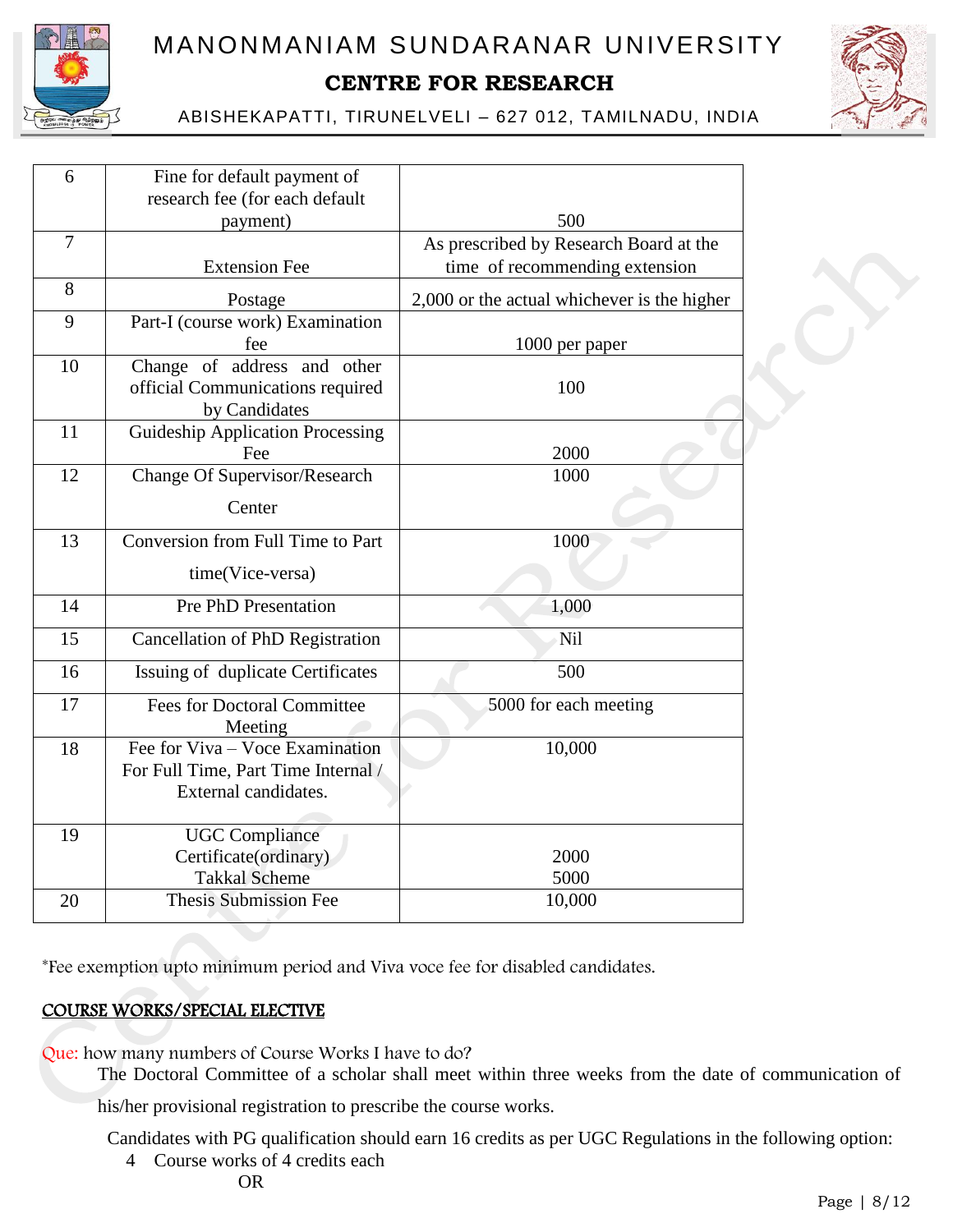



ABISHEKAPATTI, TIRUNELVELI – 627 012, TAMILNADU, INDIA

3 Course work of 4 credits each and 1 mini project of 4 credits

Candidates with M.Phil qualification should earn 8 credits as per UGC regulations in the following option

2 Course works of 4 credits each

**OR** OR

1 Course work of 4 credits and 1 mini project of 4 credits.

The above course work should be recommended by the Doctoral Committee. The courses shall be selected

(a) from the P.G. / M.Phil programmes offered by the University .

# **OR**

(b) from the courses as prescribed by the Doctoral Committee and approved by the concerned BOS duly forwarded by the research supervisor and the HOD / Head of the Research Centre. For such courses, the research supervisor has to conduct the classes as per the University norms and should not be shown as additional work load.

Que: What is the procedure to be adopted to complete Special Elective?

Answer:

 If any course, specific to the area of research approved in the Board of Study of the concerned Faculty and Academic Council or PG electives not regularly offered, when it is attended by less than 5 research scholars without regular PG students shall be considered as Special Elective. Special Electives must be recommended by the DC only and should be approved by BOS and Academic Council of this University For registration of the Special Electives, scholars shall initiate at the beginning of the semester itself .The grade sheets/mark sheets for the course works will be issued by the office of the Controller of examinations. For the results of Special Elective Courses, office of the Director (Research) need not be contacted.

# SUBMISSION OF SYNOPSIS/THESIS

Que: I intend to submit my synopsis. How many publications I should have and what are the criteria to be fulfilled?

# Answer:

(Refer 4.2) For Scholars registered up to 30 June 2016:

One Referred journal publication for submission of thesis is compulsory (Evidence to be enclosed)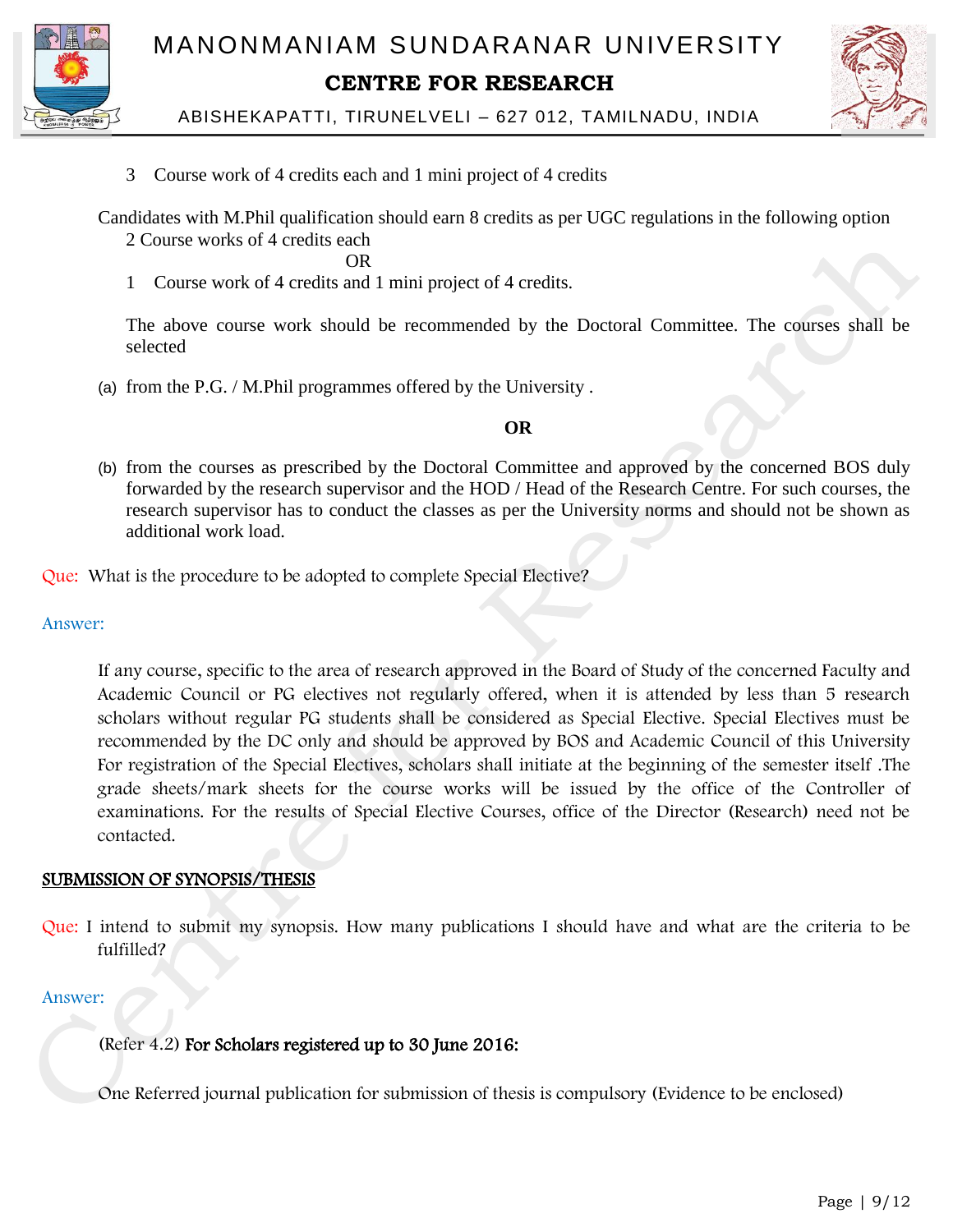



ABISHEKAPATTI, TIRUNELVELI – 627 012, TAMILNADU, INDIA

# For Scholars registered after 01.07.2016

 Two referred journal publications and two Seminar /Conference presentation (Evidence to be enclosed Refer Univ. Website UGC compliance certificate guidelines)

Que: Whether I can submit the synopsis along with the thesis?

#### Answer:

Yes. But the panels of Examiners along with Consent letters need to be submitted along with the Thesis submission form.

# VIVA-VOCE EXAMINATION

Que: If an Examiner/Viva-Voce expert member is not able to attend the oral examination for a scholar, What should be done?

#### Answer:

 If an Examiner/Viva-Voce expert member could not attend the oral examination for a scholar due to some difficulty, a mail or letter from him/her expressing the same may be obtained and forwarded to this office with a request to change the Examiner along with a new panel. Vice-Chancellor shall nominate an alternate member from the existing panel / new panel/ outside the panel.

Que: What are the norms to be fulfilled for conducting a Viva-Voce Examination?

#### Answer:

If the thesis is recommended for the award of the degree by the two examiners, a public viva - voce will be conducted on a working day (except Saturday, Sunday and government holidays), after proper announcement, with 15 days' notice to the candidate as well as the public (Format available in the University website). The Convener of the Viva Voce Board will be the Guide / Supervisor. The External Examiner will be the member of the Viva Voce Board. The Research Supervisor is responsible for the conduct of Doctoral Committee and other Examinations like Pre - Ph.D presentation and Viva - Voce Examination. The reports of the examiners will be made available to the Examiner of viva-voce board, Supervisor (Convener) and the co-Supervisor (if any). It is duty of the Convener to consolidate the results of the Viva-Voce Examination.

Page | 10/12 The conduct of PhD viva-voce examination should be notified by the Supervisor at least fifteen days before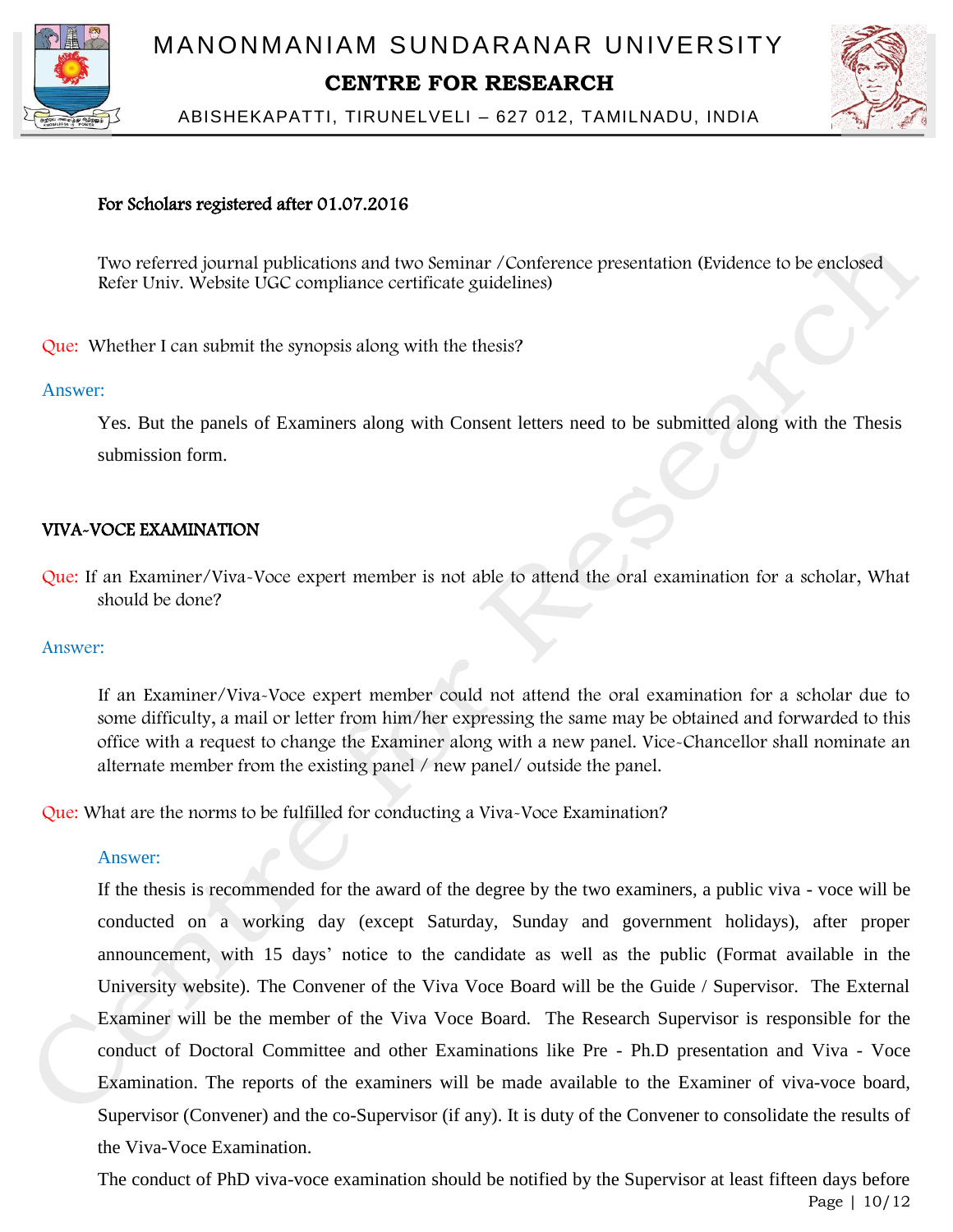



the date of the viva-voce examination.

A copy of the Viva-Voce notification and the minutes of the viva Examination Board, Attendance Sheet with required fee shall be sent to this office as per the format specified in the Manonmaniam Sundaranar University Website soon after the Viva-Voce is over. Viva-Voce Proceedings should be typed. Alterations/Corrections in the Viva-Voce Proceedings are not accepted.

Que: Viva-Voce notification has already been circulated. But due to some valid reasons, Viva-Voce Examination could not be conducted on the scheduled date, What should be done?

# Answer:

 Due to unavoidable circumstances, if the Viva-Voce examination could not be conducted on the scheduled date, it can be re-scheduled on a different date, with prior intimation to the Director (Research).

Que: I have completed my Viva-Voce Examination. When will I get my Provisional Certificate?

# Answer:

Provisional certificate shall normally be issued within 15 days time.

Que: How long is a course work?

#### Answer:

2 years

Que: How will I communicate to the University, that I have completed my course work

#### Answer:

To The Director, Centre for Research, MSU along with the Doctoral Committee minutes.

Que: How do I pay my fee to Manonmaniam Sundaranar University?

#### Answer:

 Each payment should be made through "Demand Draft" drawn in favor of "The Registrar, Manonmaniam Sundaranar University" payable at "Tirunelveli" or through Challan of State Bank of India's POWER JYOTI ACCOUNT or MSU A/C Indian Bank Challan NO. 32723606944.

Que: Where will I get my supervisors details?

#### Answer:

Supervisor details along with number of vacancies will be available in the University Website (Research